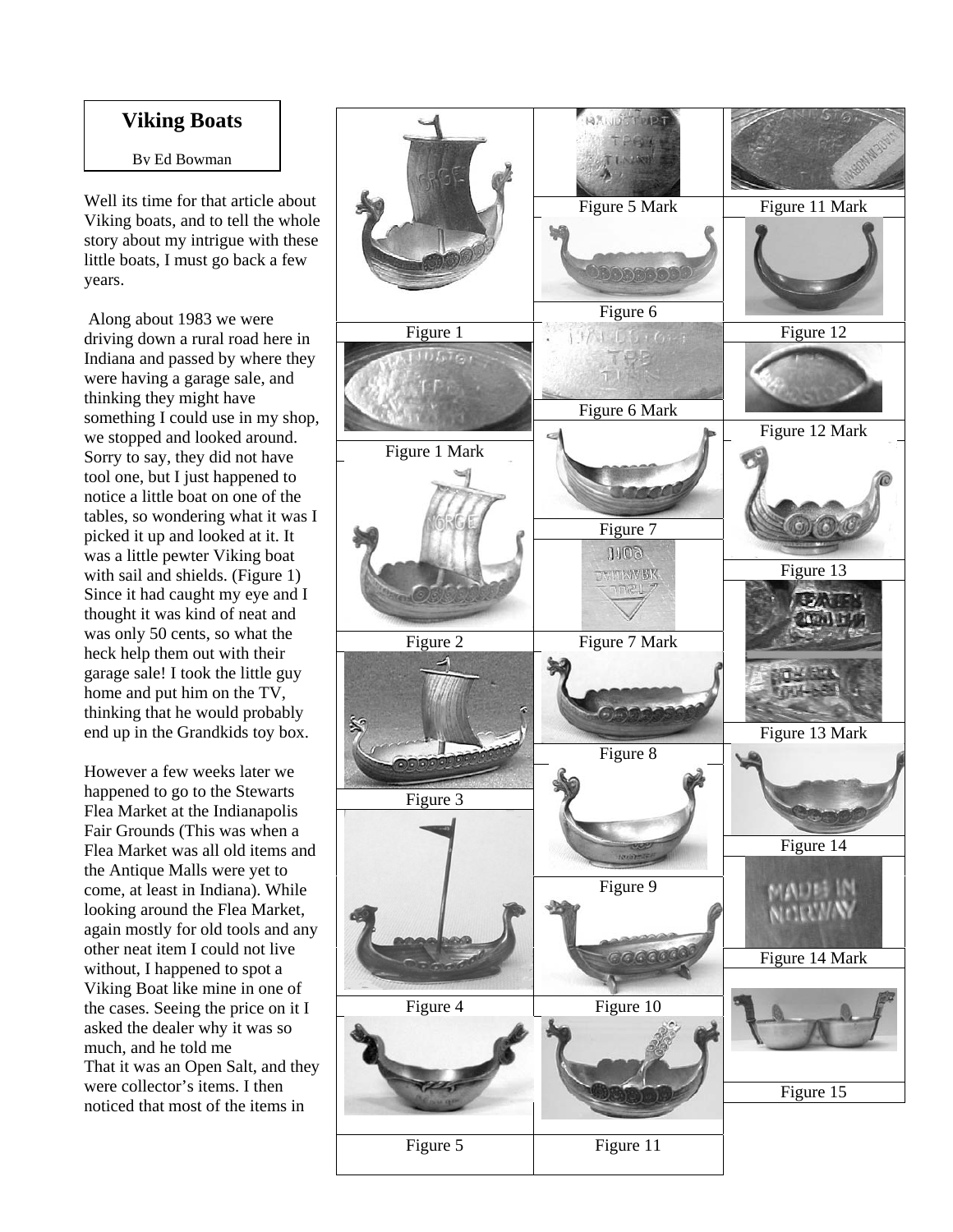the booth were little dishes of all kinds and some glassware. I asked a few more questions and he told me that he only dealt in Open Salts and Imperial Candlewick , of course at that time I did not even know what Candlewick was. We continued to talk about the open salts and he showed me some Smith Books and the new Heacock and Johnson 5000 Open Salts that had just came out.

Later as we continued around the Flea Market, my ex-wife and I talked about the open salts and decided to look for the book on 5000 open salts, which we found in one of the booths that sold books. (Not near as many reference books back then so it was not hard to find). We took it home with us and started looking at the salts and information. As we had been talking about starting some kind of collection since we were both interested in them and they would not take up much space (If I only knew), they might be nice to collect!

So began my obsession with open salts. My next experience with a Viking boat was just a short time after we started collecting when a friend and I stopped at a roadside shop on the way to Camp Grayling, Michigan. Inside was a table full of salt and peppershakers, and my friend pointed out that there was a plastic boat and a peppershaker. New to open salt collecting at this time and not associating it with the picture in H&J, I thought it would be fun to take it home

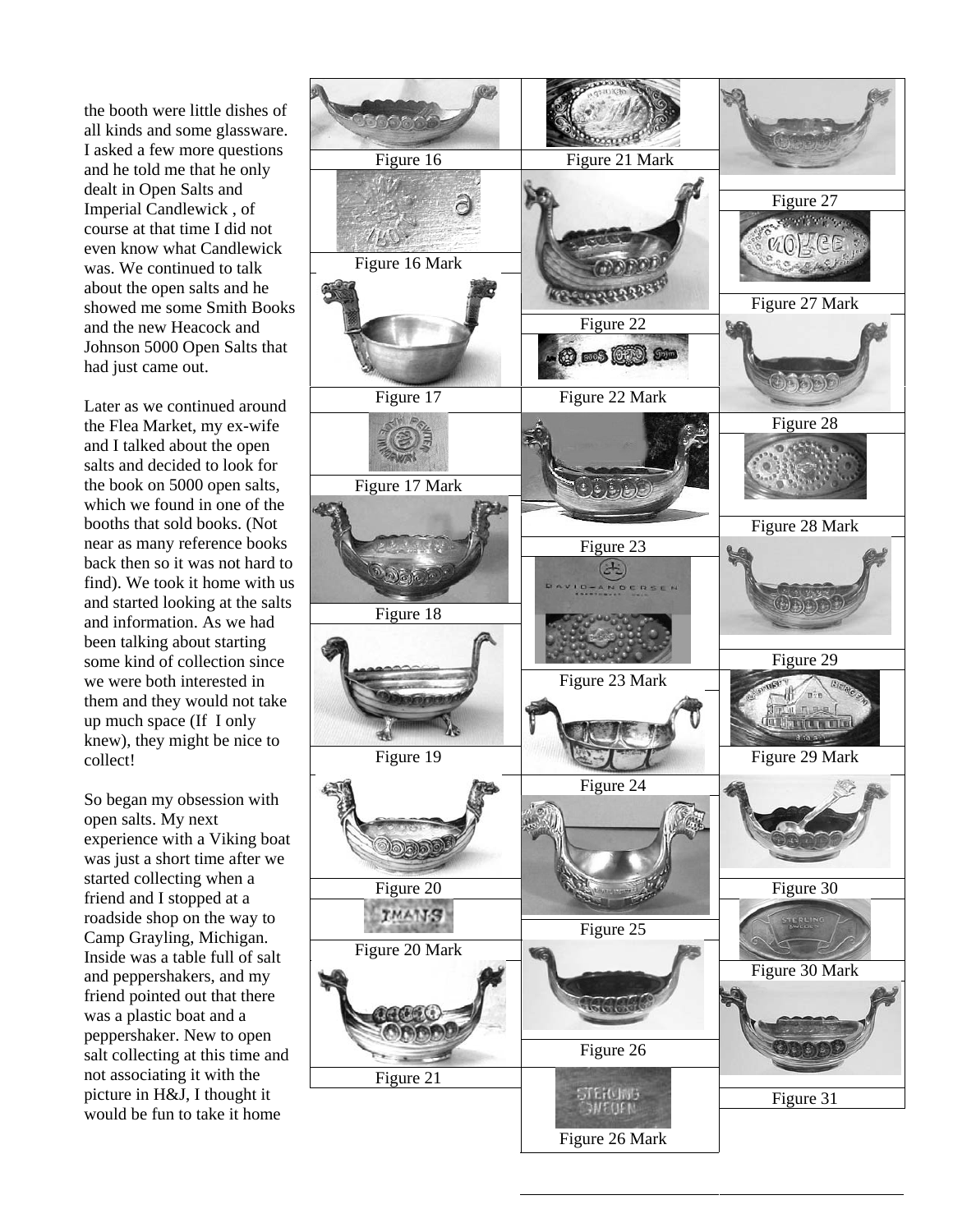to my wife as a joke for only \$1.00. The joke was on me. It was H&J 207 Ivory Celluloid set without the spoon. So these are my two most memorable and cheapest Viking Salts as I first started collecting, so now you know why I take a second look at the Viking Boats. Even though my main interest is in glass, and I do not like to polish silver, as you may be able to tell from some of the pictures. I have been trying to find out information on makers, and have yet to find any good source of information. So all of you out there help me out. I am going to provide some general information that I have, but since this is to go in the first National Open Salt Newsletter and not using my publisher program and using Word will not have notes on any of the specific pictures provided, in case they need to reformat. However here is some general knowledge. The pewter ones (Figures 1 –19) are mostly made in Norway and have such markings as pictured "HANDSTOPT" "TBP" "PEWTER" "TNN" "MADE IN NORWAY" "NORWAY" etc. Most of the pewter have "NORGE" on the prow or side. A few are found marked with a "Triangle with line over JUST DANMARK 1109", which is probably from Denmark, since I have seen this same mark on other pewter salts only it

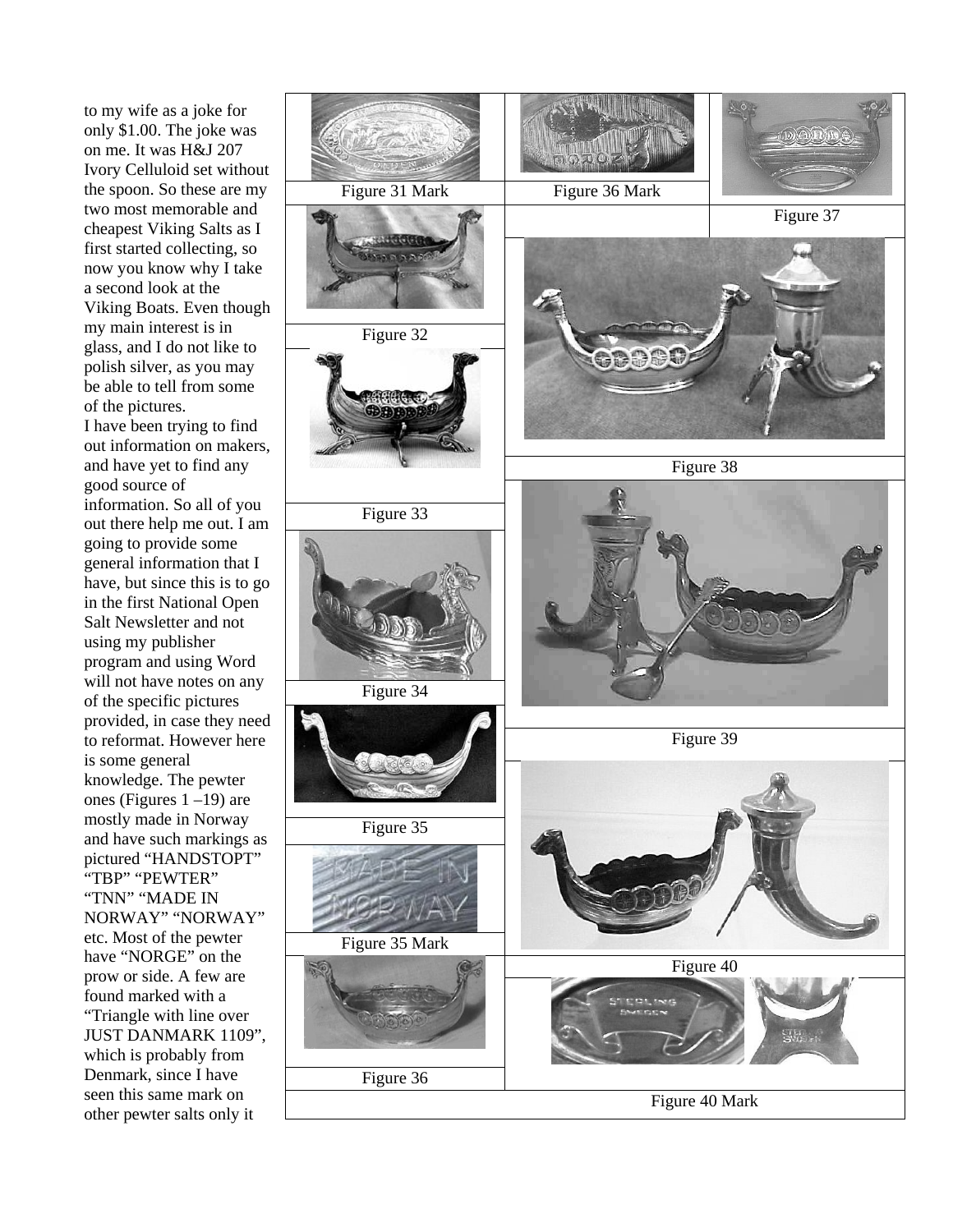was spelled DENMARK. Does anyone have a reason for this? I have not seen a pewter boat with a glass liner, have you? The silver (Figures 18-46) is mostly made in Norway and Sweden and can be found on footed bases, with enamel colored outsides, glass liners, both clear and cobalt, ivory enamel inside, in Pic de jour, and with matching peppers. In all the silver ones I have never seen a silver-plated one, have you? Also what other colors have you seen of Figure 43? I saw a set of 6 w/spoons when I first started collecting, but they were out of my price range and cannot remember for sure what the other colors were. The celluloid ones can be found in at least 6 colors (Red, White, Lt Blue, Lt Green, Pink, and Yellow). I have found sets of these in the box with boats and spoons only, but never a set with peppershakers, however have found individual sets. Have any of you ever seen a boxed set with pepper horns? I know that these were also sold as salt and peppershaker horns. (Am looking for the pink horn to complete my 6 sets). These were made by/or for Wm Thoresen Co Chicago, Ill circa1920. Also found are hand carved wooden ones with spoons. Have yet to see a glass or china one (I guess you could slip in the large Viking Boat made by Wade as a master). Many of the Viking Boats may be found with spoons of several different designs. I would like to thank all of you who provided me pictures and information on your Viking Boats. Let us know about anything new or different you may find.



Figure 50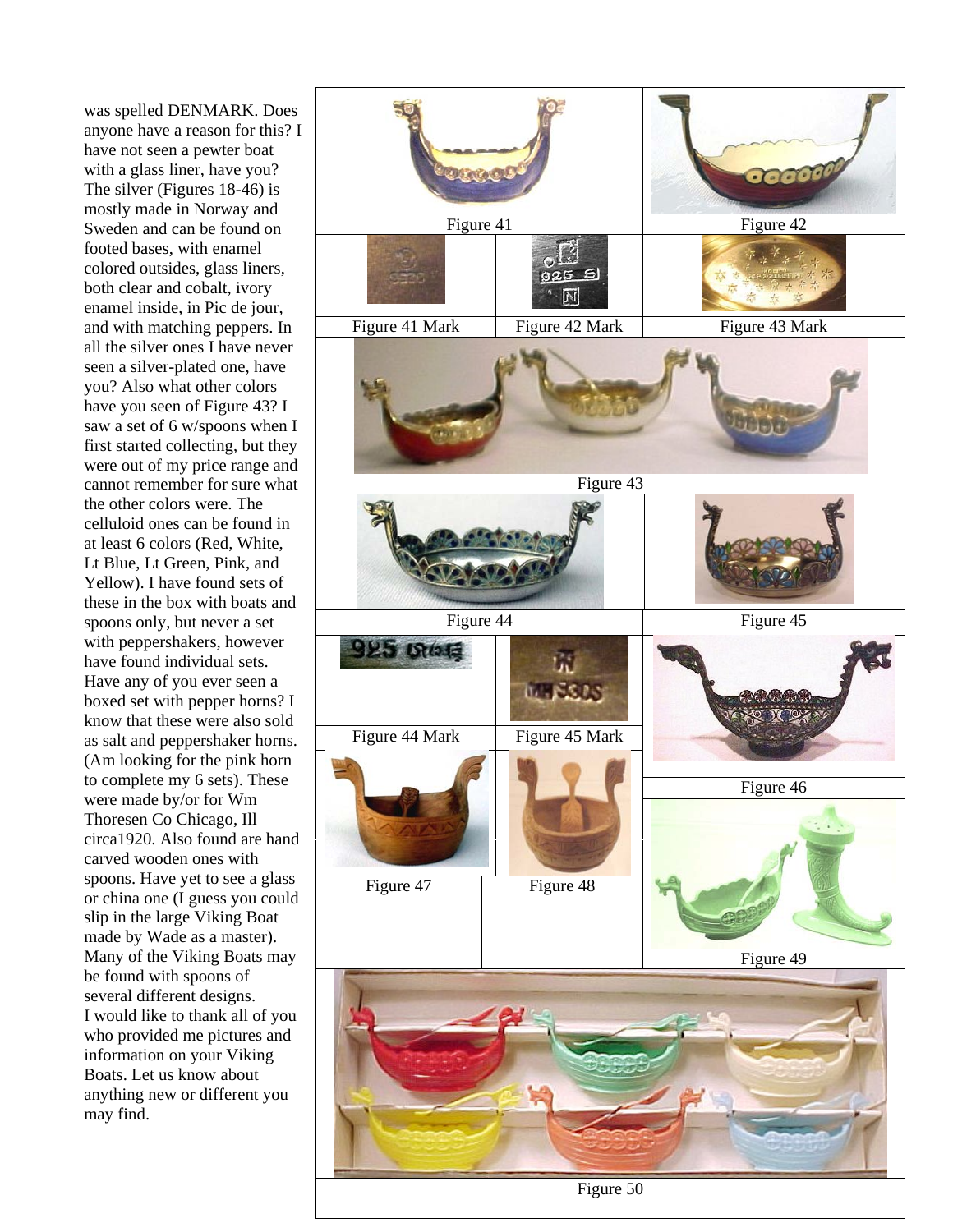Here are a few more I have acquired pictures of since article.